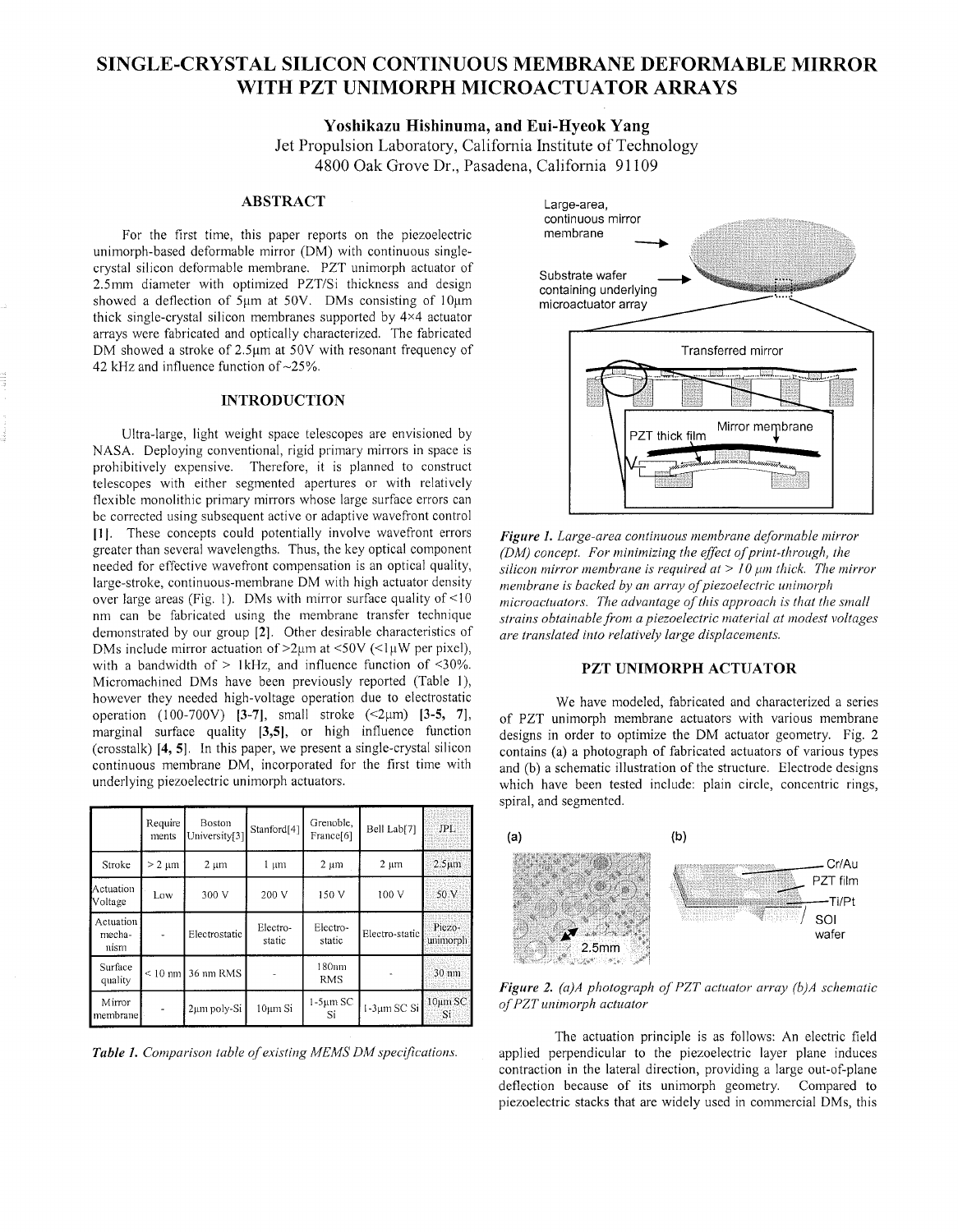actuation mechanism requires far less voltage and power to produce same amount of deflection. It was soon discovered that there are two regimes of unimorph membrane actuators depending upon the PZT film / silicon membrane thickness ratio. For thin silicon membrane thickness (about PZT thickness or less), concentric rings and spiral electrode design produced more deflection than ones with plain circle electrode, implying the stress in electrode film reduce the amount of deflection significantly. For actuators with thick silicon membranes  $(> \times 2$  PZT thickness), simple plain circle electrodes produced morc deflection than other electrode designs. Since actuators with thick membranes were more promising to be used as DM actuators because of more deflection and easier handling during fabrication, we focuscd our efforts in optimizing actuator design with plain circle in thick membrane regime.

In order to optimize the geometry of the unimorph actuator structure, a mathematical modeling was performed using an energy minimization method. In this modeling, the total energy of the unimorph membrane under deflection is calculated using a deflection profile given by thin plate theory. Then the total energy which consists of elastic energy in silicon membrane, energy due to PZT film stretch, and energy due to bending moment is minimized with respect to the deflection profile using Lagrange multiplier method. Fig.3 shows a WYKO interferometer image of unimorph actuator under deflection. The measured membrane deflection characteristics show excellent agreement with the modeling for membrane thickness dependence (Fig. 4). Fig. 5 shows deflection dependence on size of electrodes relative to membrane. The measured deflection of an optimized actuator is 5.4 $\mu$ m at 50V (for an actuator with 2.5mm diameter, PZT/Si =  $2\mu$ m/15 $\mu$ m thick, 60% electrode diameter).



*Figure 3. WYKO interferometer image of a PZT unimorph actuator under deflection. Thickness of PZT/Si are 2µm/15µm.* 



*Figure 4. Dependence of membrane deflection on silicon membrane thickness. For membranes 2.5mm in diameter, the optimized WPZT thickness ratio is approxinzately 6. The data* 

*points represent an average of 10 separate measurements on 2 direrent pixels within a typical array.* 



*Figure* **5** *Dependence of nzenzbrane deflection on electrode diameter. Optimum electrode diameter is approximately 60% of* 

### **DEFORMABLE MIRROR**

DMs consisting of  $10 \mu m$  thick single-crystal silicon membranes supported by 4x4 actuator arrays were fabricated and optically characterized Fig *G* contains (a) a schematic illustration of the DM structure and (b) a photograph of fabricate arrays of actuators (mirror membrane is intentionally removed). The mirror membrane was transferred and bonded onto the actuator wafer via indium posts at centers of each actuator (Fig.  $7$ ).

 $(a)$ 

*the membrane diameter.* 



*Figure 6. (a) Cross-sectional schematic of deformable mirror (b) Photograph of fabricated deformable mirrors with* 4 x4 *actuator arrays*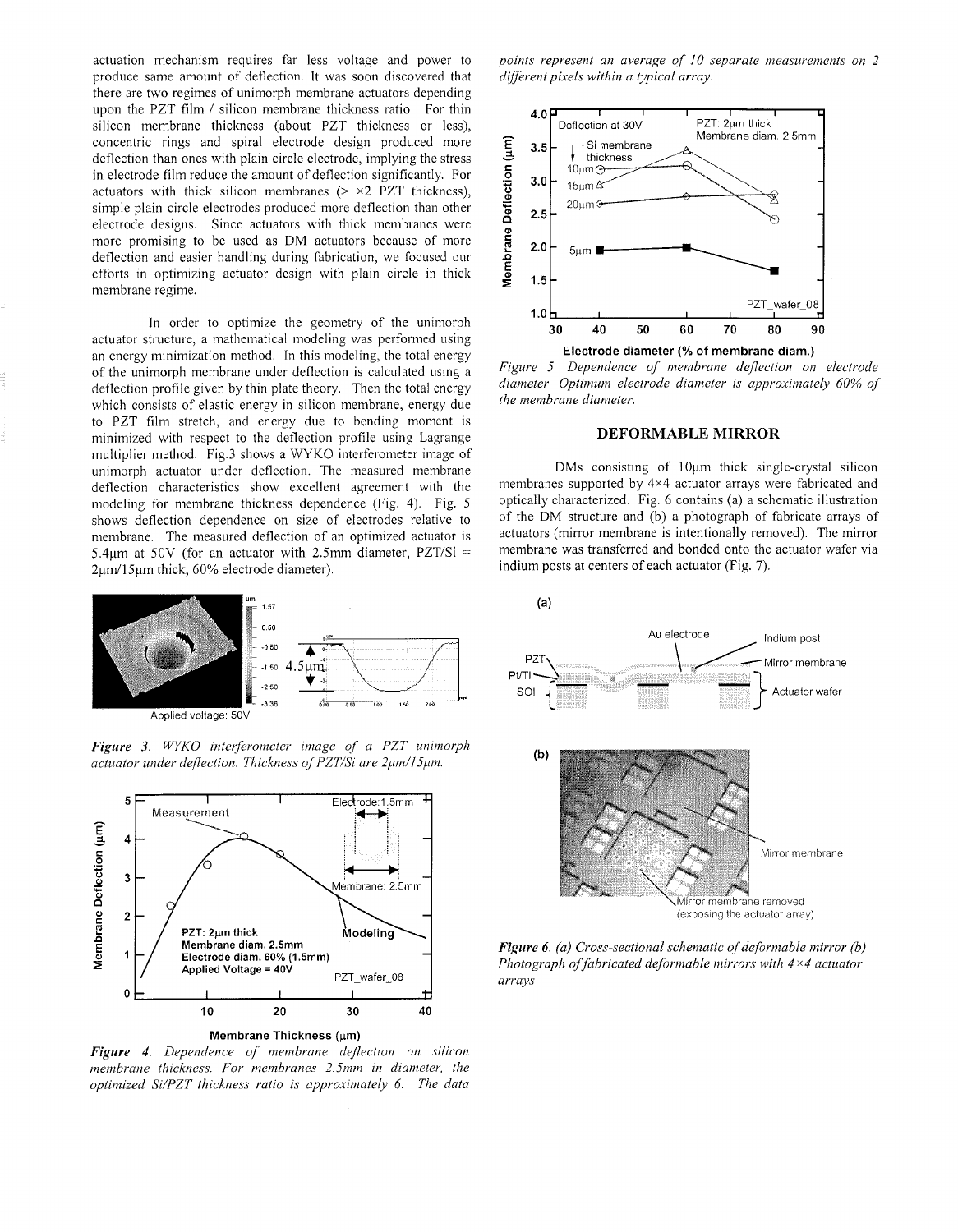

Figure 7. SEM micrographs of deformable mirror. (a) DM with mirror membrane partially removed. (b) Cross section of DM: the mirror membrane is 10 µm thick to provide necessary optical quality for DM.

The surface profile of an *actuated* deformable mirror using one underlying actuator is appeared in Fig. 8. The measured influence function is 25%. Fig. 9 presents the measured deflection vs. the applied voltage for an actuator and a DM actuated using a single actuator. The DM shows stroke of 2.5 µm at 50 V. The stroke of the mirror membrane is approximately 40% less than that of the actuator alone. This can be adjusted by changing the mechanical compliance (e. g. optimizing the PZT/ actuator membrane/ mirror membrane thickness ratio). The measured resonant frequency of 42 kHz far exceeds the bandwidth requirement of most DMs (Fig. 10).



Figure 8. Deflection of a deformable mirror with one actuator activated. From this profile, the influence function (crosstalk between pixels) is  $\sim$ 25% as predicted from our modeling.



Figure 9. Relative deflection vs. voltage applied for 2.5mm diameter actuator alone and with mirror membrane.



Figure 10. Frequency response of the piezoelectric unimorph actuator alone and with mounted mirror membrane. These plots signify that the DM has a high bandwidth operation. They also indicate the high-stiffness of the actuator membrane, which is important to enhance the mirror quality by allowing the fabrication of a thicker mirror membrane.